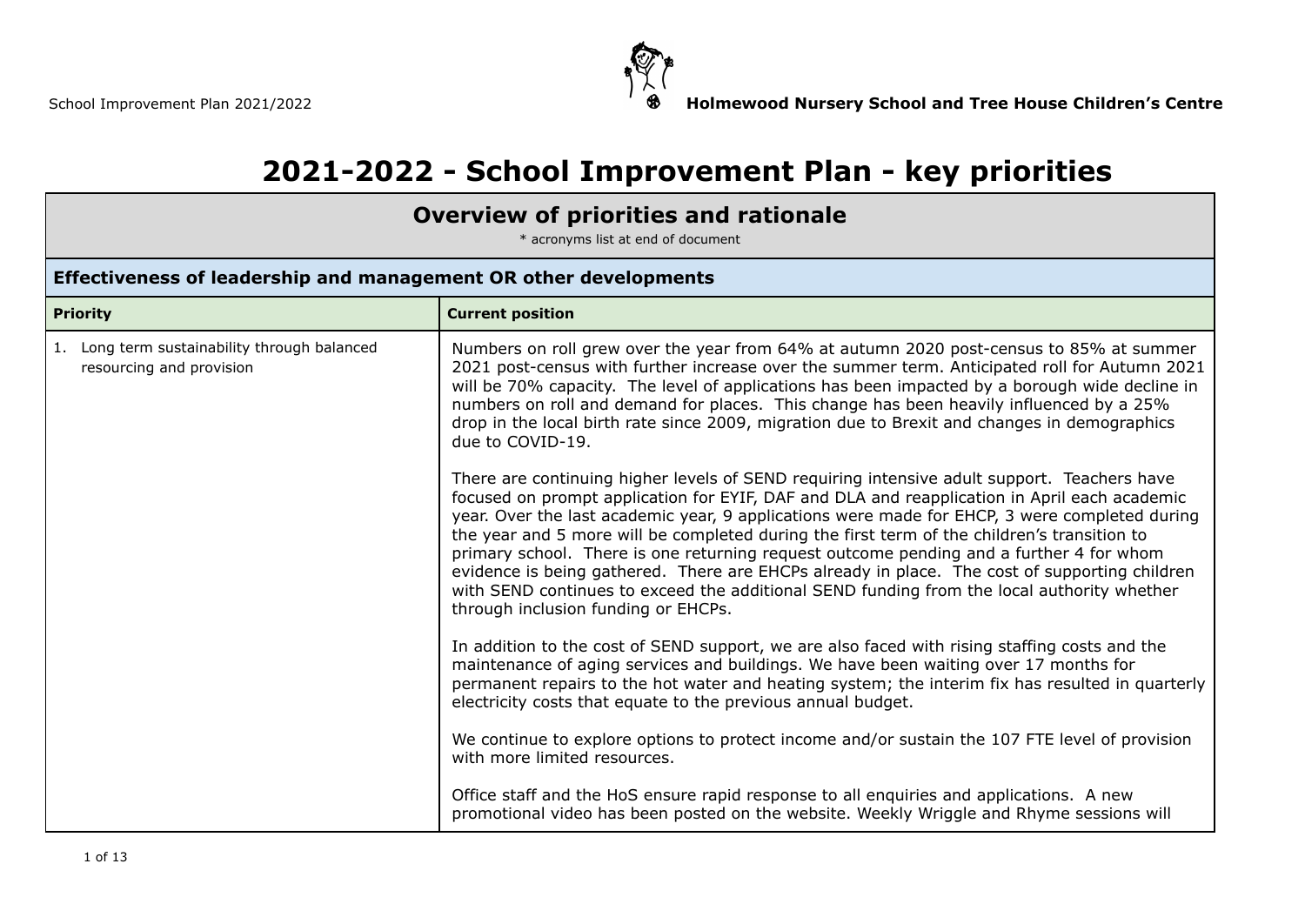

| recommence every Friday and this will be included on the Children's Centre timetable; other<br>social media platforms are to be investigated. A new, high quality promotional postcard/flyer to  <br>be printed for dispersal in local clinics, schools without nurseries, libraries etc. |
|-------------------------------------------------------------------------------------------------------------------------------------------------------------------------------------------------------------------------------------------------------------------------------------------|
|-------------------------------------------------------------------------------------------------------------------------------------------------------------------------------------------------------------------------------------------------------------------------------------------|

### **Quality of Education – Intent, Implementation, Impact**

| <b>Priority</b>                                                                              | <b>Current position</b>                                                                                                                                                                                                                                                                                                                                                                                                                                                                                                                                                                                                                                                                                                                                                                                                                                                                                                                               |  |  |
|----------------------------------------------------------------------------------------------|-------------------------------------------------------------------------------------------------------------------------------------------------------------------------------------------------------------------------------------------------------------------------------------------------------------------------------------------------------------------------------------------------------------------------------------------------------------------------------------------------------------------------------------------------------------------------------------------------------------------------------------------------------------------------------------------------------------------------------------------------------------------------------------------------------------------------------------------------------------------------------------------------------------------------------------------------------|--|--|
| 2. Maintain high quality teaching and learning<br>to ensure strong outcomes for all children | There are two main classes, with a lead teacher, the majority of 3-4 year olds are in one class,<br>the majority of 2 year olds in the other. The teacher assists the Head of School in the day to day<br>monitoring of teaching and learning with specific responsibility for monitoring the planning<br>implementation and impact of provision for children with SEND.                                                                                                                                                                                                                                                                                                                                                                                                                                                                                                                                                                              |  |  |
|                                                                                              | An Early Years Educator leads the delivery of Natural Thinkers across the school and there are<br>trained staff in each classroom to ensure the successful delivery of REAL to target families.                                                                                                                                                                                                                                                                                                                                                                                                                                                                                                                                                                                                                                                                                                                                                       |  |  |
|                                                                                              | During the past twelve months there has continued to be a coherent and consistent approach to<br>professional development that focuses on enabling staff to improve outcomes of all children. All<br>teaching staff contributed to the successful renewal of Basic Skill Quality Mark in November<br>2020. All teaching staff have undertaken speech and language therapy training over the past<br>two years so that all teaching staff now have a heightened awareness of the importance of<br>supporting and developing children's listening, understanding and spoken language skills.<br>Communication skills underpin all seven areas of learning and development in the Early Years<br>Foundation stage. In June 2021, Holmewood was awarded the Evelina Communication-Friendly<br>Environment Award at the Enhanced Level.                                                                                                                    |  |  |
|                                                                                              | Throughout the past twelve months, staff have also participated in Maths CPD to develop their<br>confidence and understanding of how to teach and support children's early mathematical<br>development including the online Early Excellence training: developing young mathematicians.<br>Staff recognise that children need real opportunities for counting and developing their sense of<br>number, looking for patterns and relationships and not being afraid of making mistakes. Staff<br>have undertaken Action Research to help them understand the importance of children building a<br>strong understanding of numbers up to 10. A deep understanding of 10 will help children make<br>connections and see the relationships between the numbers, for example, helping children to<br>see the whole being separated and recognise that the parts can be recombined to get back to<br>the whole. The focus on maths will continue this year. |  |  |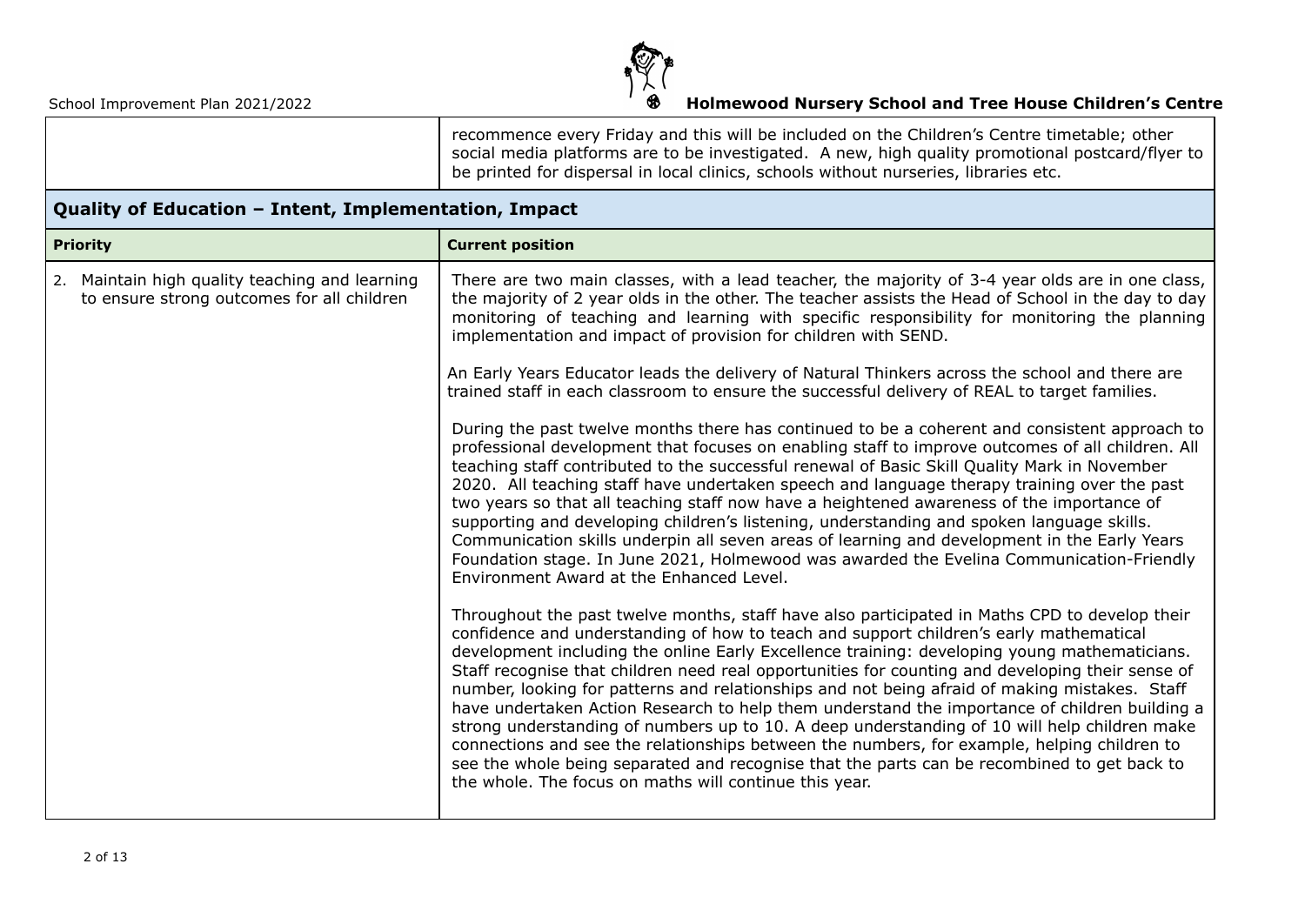

| Teachers attended training on the new EYFS framework and Development Matters and all staff<br>have had a brief introduction to these. During the summer term outcomes were moderated<br>against the existing framework and then using the new revised Framework. This will be an area<br>for ongoing development.                                                                                                                                                                                                                                                                                                                                                                                                                                                             |
|-------------------------------------------------------------------------------------------------------------------------------------------------------------------------------------------------------------------------------------------------------------------------------------------------------------------------------------------------------------------------------------------------------------------------------------------------------------------------------------------------------------------------------------------------------------------------------------------------------------------------------------------------------------------------------------------------------------------------------------------------------------------------------|
| All TAs, EYEs and teachers continue to use EExAT to record observations and photographs and<br>enter assessments on the tracker. Support TAs are using EExAT to record free flow experiences<br>of children with SEND. This will be an area for focus and development to ensure everyone<br>adapts to the new statements in line with the New EYFS.                                                                                                                                                                                                                                                                                                                                                                                                                           |
| Throughout the year, on entry data was exceptionally low in prime areas of learning and this<br>impacted on attainment in the specific areas. All children made progress from their starting<br>points.                                                                                                                                                                                                                                                                                                                                                                                                                                                                                                                                                                       |
| Staff continue to share EExAT online observations with parents and more parent have<br>contributed to their child's evidence                                                                                                                                                                                                                                                                                                                                                                                                                                                                                                                                                                                                                                                  |
| Each class continued to monitor the well-being and involvement of all children and they drew<br>up, implemented and evaluated action plans to support identified children. All children's level of<br>well-being and involvement improved.                                                                                                                                                                                                                                                                                                                                                                                                                                                                                                                                    |
| Staff continue to use core books to inform planning and provision as well as taking into account<br>children's own interests, relevant and purposeful seasonal events and celebrations.                                                                                                                                                                                                                                                                                                                                                                                                                                                                                                                                                                                       |
| We continue to have a weekly focus on Natural Thinkers; this programme is devoted to<br>developing children's interest, understanding and respect for the environment and nature. It is<br>an outdoor focus to develop the children's prime areas of learning as well as impacting positively<br>on their understanding of the world.                                                                                                                                                                                                                                                                                                                                                                                                                                         |
| The Head of School continues to monitor teaching and learning through learning walks and<br>observations as well as monitoring and moderation of children's achievement and progress.<br>Staff performance management is closely linked to the quality of teaching and learning<br>priorities. Observations have included focus on staff knowledge of how children develop and<br>learn and how they use this to identify the possible next steps in children's development and<br>learning. The whole school moderation sessions demonstrated a new level of staff mathematical<br>confidence and understanding of how children acquire and develop mathematical knowledge and<br>understanding. Conversations confirmed confidence of staff in talking about early literacy |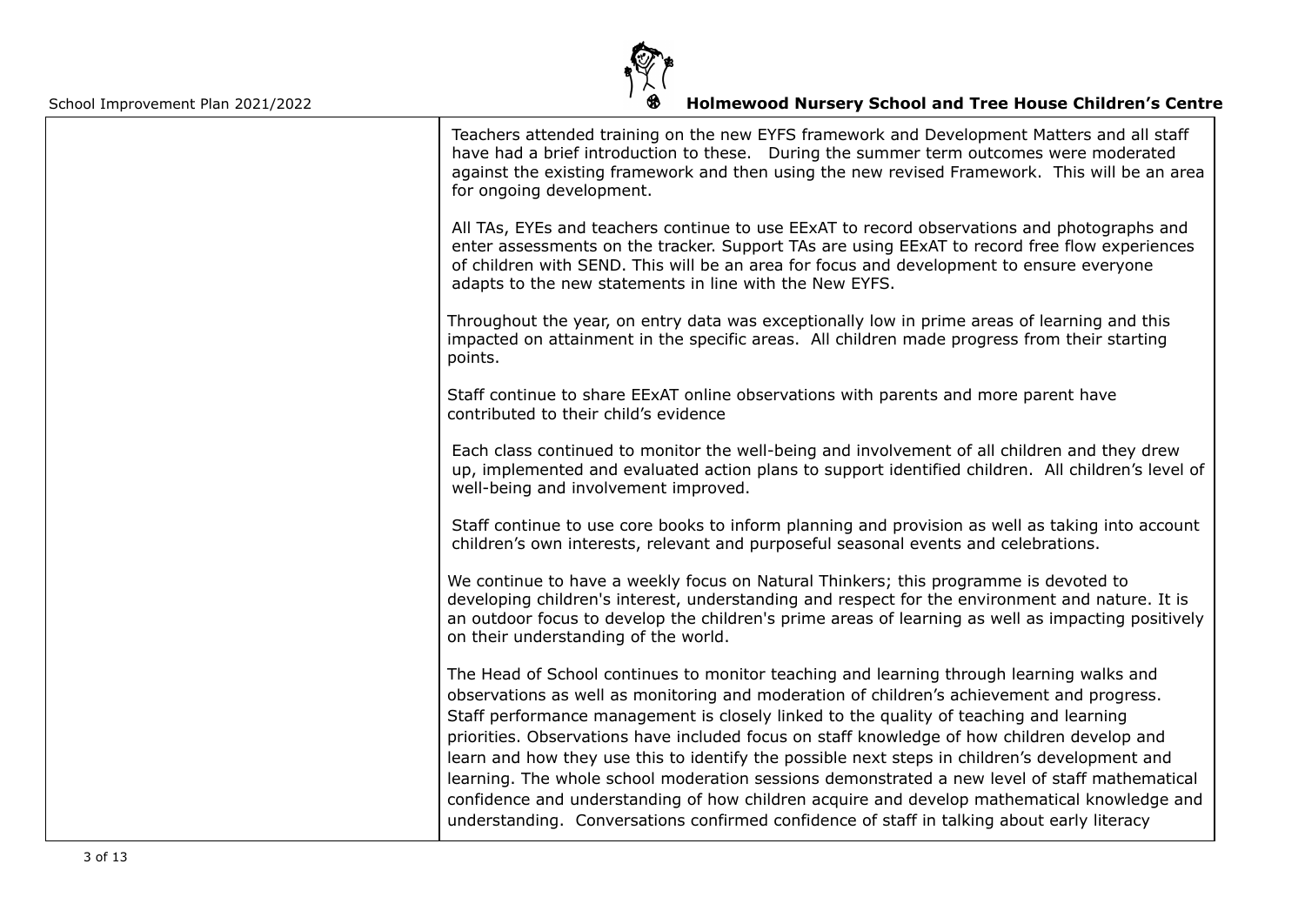

| achievement and progression. There is a greater understanding of how enriching and widening      |
|--------------------------------------------------------------------------------------------------|
| a child's vocabulary will support progress in both the prime and specific areas of learning.     |
| Ongoing professional development will focus on further developing staff confidence in            |
| articulating the progression of skills and knowledge that we want children to develop across the |
| curriculum; for staff to be able to talk about how Holmewood's rich and exciting environments    |
| and curriculum respond to children's individual needs and interests, enabling them to make       |
| excellent progress and be well prepared for their next stage in learning.                        |
|                                                                                                  |

#### **Behaviour and Attitudes**

| <b>Priority</b>                                                     | <b>Current position</b>                           |  |
|---------------------------------------------------------------------|---------------------------------------------------|--|
| see Equalities Objective, priority 5, attendance<br>priority below. | see Equalities Objectives, priority 4 and 5below. |  |

### **Personal Development**

| <b>Priority</b>                          | <b>Current position</b>                                                                                                                                                                                                                                                                                                                                                                                                                                                                                                                                                                                                                                                                                                                                                                                                                                                                                                                                                                                                                                               |  |  |
|------------------------------------------|-----------------------------------------------------------------------------------------------------------------------------------------------------------------------------------------------------------------------------------------------------------------------------------------------------------------------------------------------------------------------------------------------------------------------------------------------------------------------------------------------------------------------------------------------------------------------------------------------------------------------------------------------------------------------------------------------------------------------------------------------------------------------------------------------------------------------------------------------------------------------------------------------------------------------------------------------------------------------------------------------------------------------------------------------------------------------|--|--|
| 3. Wellbeing and involvement of children | Staff have a good understanding of the impact that wellbeing and involvement has on outcomes<br>for young children. At the start of the year and with each intake of new children, their scale of<br>wellbeing and involvement are recorded. For those children with low levels, action plans are put<br>in place and reviewed for impact termly. Weekly and daily planning is adapted to focus on the<br>specific needs of these children. By the end of the year all identified children's wellbeing and<br>involvement had improved with the exception of one child who's wellbeing scale had improved<br>but whose involvement remained low; this child has social communication difficulties with<br>significantly delayed receptive and express language.<br>We will continue to closely monitor children's wellbeing and involvement and create and<br>implement action plans for those children needing them. We continue to support children's<br>ability to regulate their emotions, make friends, co-operate and solve differences with other<br>children. |  |  |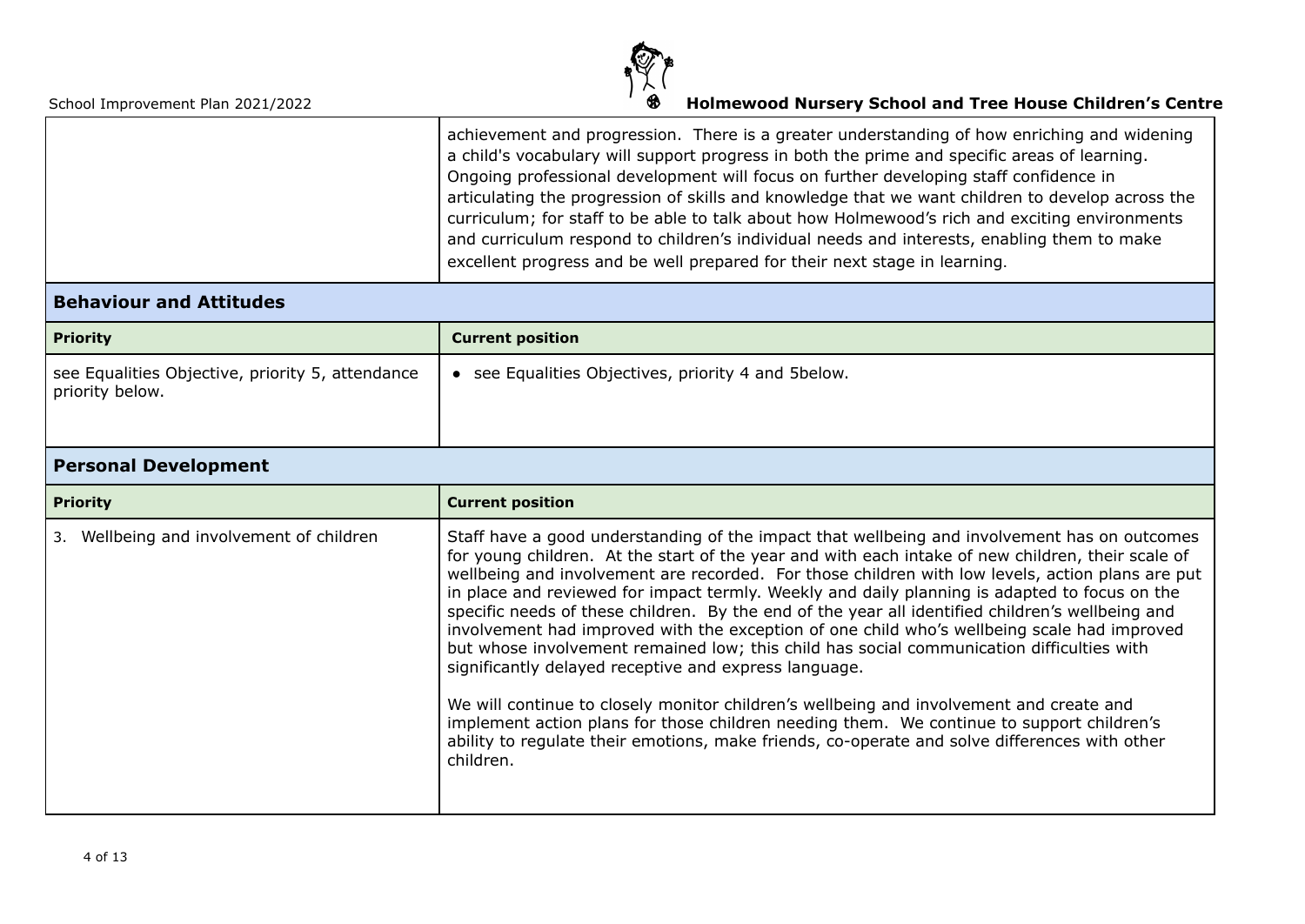

| Outcomes for children and other learners - (Equalities Objective - this is a statutory requirement to be published on the<br>Website) |                         |  |  |
|---------------------------------------------------------------------------------------------------------------------------------------|-------------------------|--|--|
| <b>Priority</b>                                                                                                                       | <b>Current position</b> |  |  |

| 4. Improve attendance of all children and in<br>particular those children in receipt of EYPP<br>(OFSTED). | • Attendance was adversely affected by the current pandemic and prior to this by term time<br>extended holidays and sickness requiring 48 hours of recovery from illness before returning<br>to nursery.<br>• There is an efficient first day contact system in place with follow up procedures for vulnerable<br>families.<br>• Where parents have not responded to phone calls, text or email, key persons and teachers<br>find out and report the cause of absence to the office. This requires monitoring to ensure no<br>'Ns' remain on children's records.<br>• Signposting parents when necessary for early help through our Children's Centre Better Start<br>Worker.<br>• Half-termly monitoring of attendance for all children and groups.<br>• Meeting with the Head of School to see how school may be able to assist improvement in<br>attendance and punctuality.<br>• Letters may be sent where children's attendance is below 85%.<br>• Sharing of attendance data with receiving school on transition.<br>• Changing the morning story time to 9.30am to help parents/carers recognise the importance<br>of prompt and daily attendance.<br>• By offering universal hours 5 part days, it is hoped that the attendance of children in receipt<br>of EYPP will improve. |
|-----------------------------------------------------------------------------------------------------------|-----------------------------------------------------------------------------------------------------------------------------------------------------------------------------------------------------------------------------------------------------------------------------------------------------------------------------------------------------------------------------------------------------------------------------------------------------------------------------------------------------------------------------------------------------------------------------------------------------------------------------------------------------------------------------------------------------------------------------------------------------------------------------------------------------------------------------------------------------------------------------------------------------------------------------------------------------------------------------------------------------------------------------------------------------------------------------------------------------------------------------------------------------------------------------------------------------------------------------------------------------------------------------------------|
| 5 Improve outcomes for all groups identified as<br>at risk of underachievement                            | COVID-19 has challenged our measurement of progress and outcomes for many children as they<br>were not attending. All children made progress from their starting points. 55% of children in<br>receipt of EYPP were at or above age related attainment on entry, this had risen to 77% by the<br>end of the year.<br>Groups will be identified using last year's priorities together with the new on-entry assessments.<br>All children will receive an on-entry Autumn assessment.<br>All groups are supported through quality first teaching.<br>Children's <b>progress</b> meetings and ongoing discussions are effectively used to identify individual<br>children and groups who will benefit most from additional support.                                                                                                                                                                                                                                                                                                                                                                                                                                                                                                                                                        |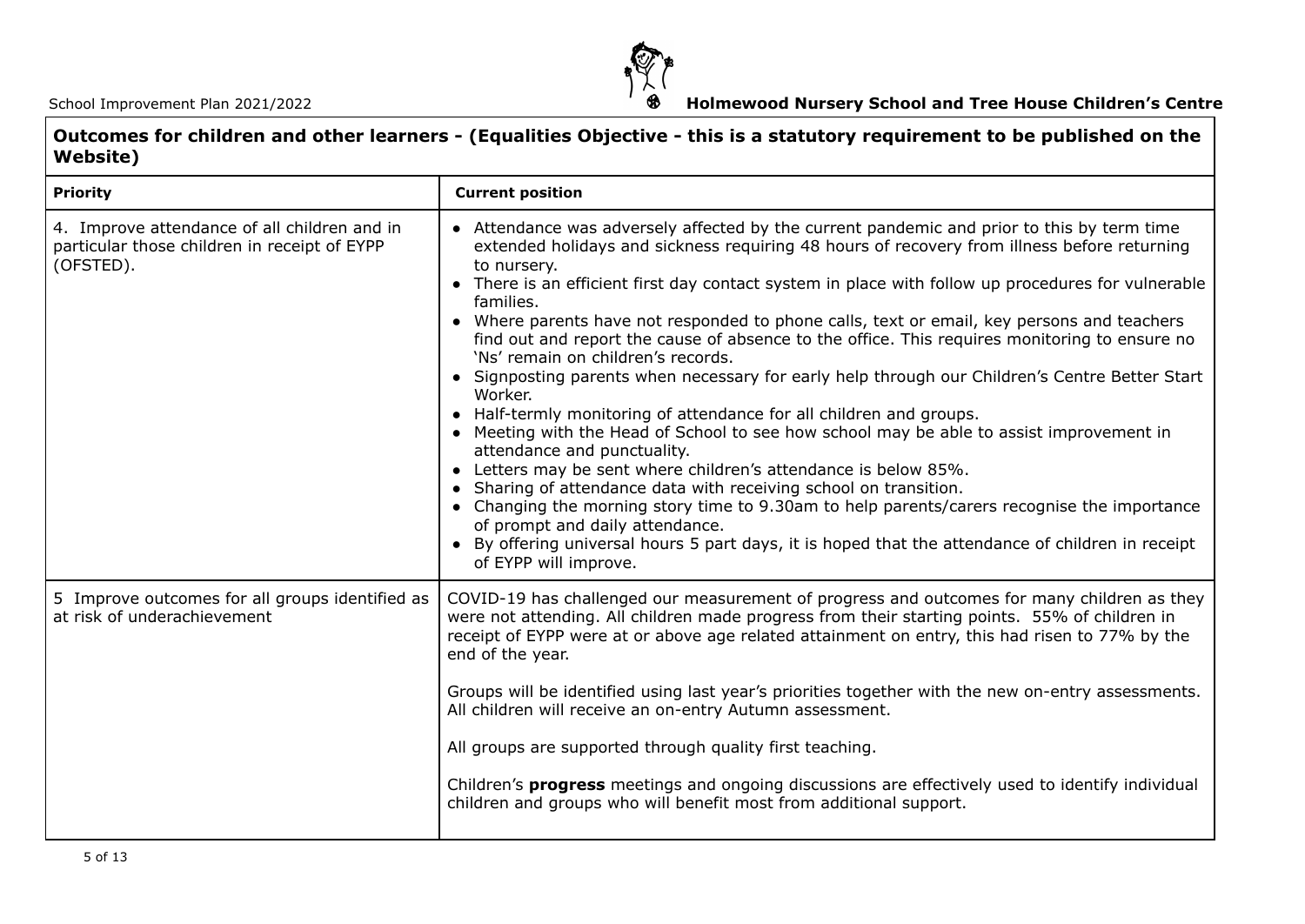

| Those children identified with SEND and or as vulnerable are a focus at half termly staff<br>meetings to ensure appropriate support or early intervention is put in place.                                                                                                                                                                                   |
|--------------------------------------------------------------------------------------------------------------------------------------------------------------------------------------------------------------------------------------------------------------------------------------------------------------------------------------------------------------|
| All groups:<br><b>Natural Thinkers -</b> there is a well-established system for planting and growing food; the<br>expansive outdoor areas are used to teach children about the benefits of a healthy lifestyle. We<br>are continuing to enhance our Natural Thinkers provision with three more members of staff due<br>to complete their training this year. |
| Our Core Book Approach continues to ensure storytelling activities are always available for<br>children to access independently or as part of a focus. These books are also available for<br>children to take home form the lending library                                                                                                                  |
| Using children's interests to engage children in learning.                                                                                                                                                                                                                                                                                                   |
| Offering a varied and inclusive and enabling environment that take into account<br>the local community and its shared cultures, seasonal changes, events and celebrations.                                                                                                                                                                                   |
| Enrichment activities at school as well as visits and trips (COVID-19 permitting)                                                                                                                                                                                                                                                                            |
| Strategies to improve outcomes for targeted groups:<br>As above plus                                                                                                                                                                                                                                                                                         |
| Talking Tables intervention takes place once a week as well as a weekly Wriggle and Rhyme,<br>talking boxes, nurture group, music therapy and REAL These are targeted provisions to<br>extend or support identified children; they are delivered by EYEs and monitored by the SENCo<br>and teacher.                                                          |
| Also see EYPP action plan.                                                                                                                                                                                                                                                                                                                                   |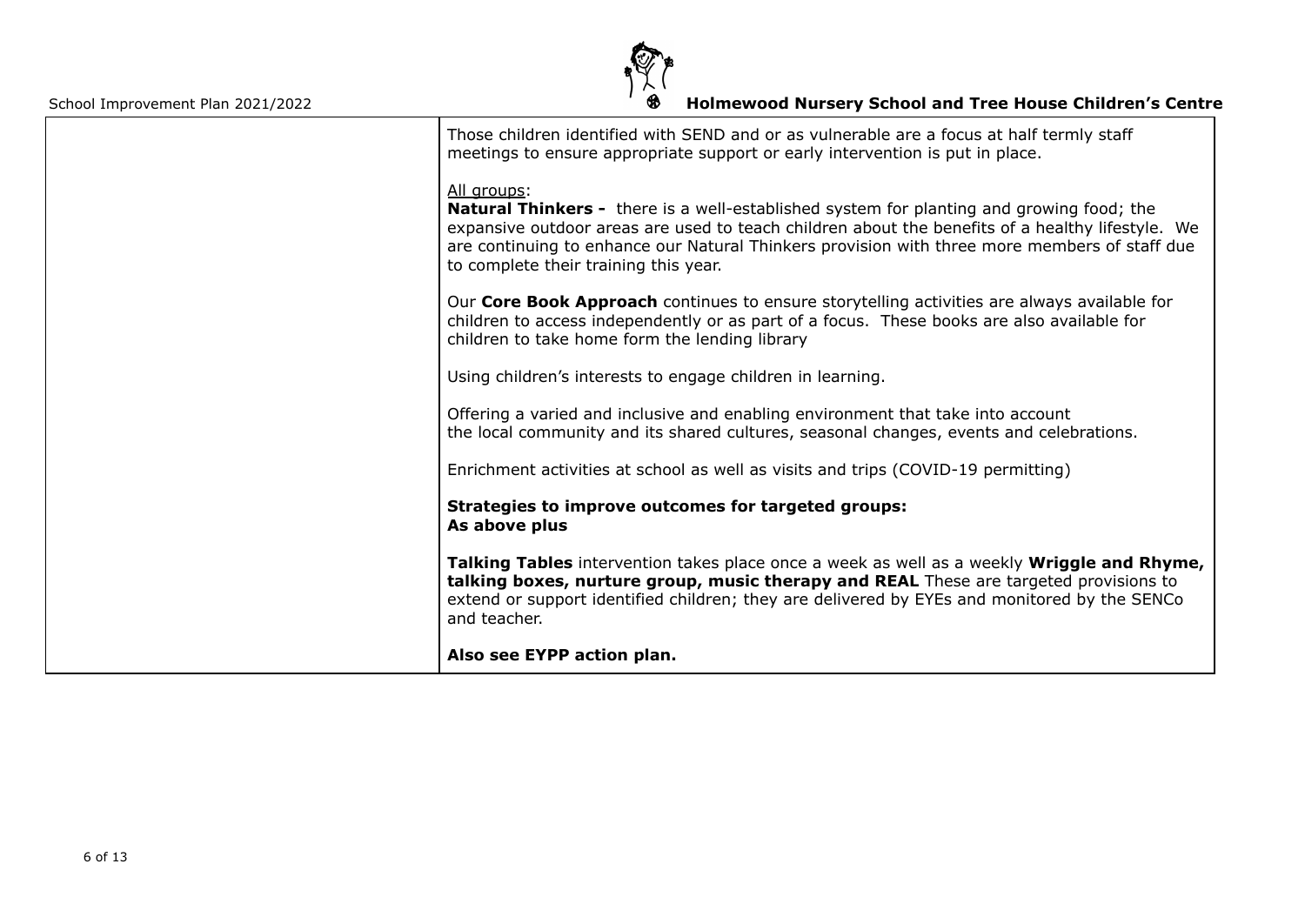

| <b>Priorities - detail and milestones</b>                   |                                                                    |                                                                                                                                                               |                                                                                                                                                                                                                              |                                                                                                                                                                                                                                                                                                                        |                                                                                                                                                                                                                                                                  |
|-------------------------------------------------------------|--------------------------------------------------------------------|---------------------------------------------------------------------------------------------------------------------------------------------------------------|------------------------------------------------------------------------------------------------------------------------------------------------------------------------------------------------------------------------------|------------------------------------------------------------------------------------------------------------------------------------------------------------------------------------------------------------------------------------------------------------------------------------------------------------------------|------------------------------------------------------------------------------------------------------------------------------------------------------------------------------------------------------------------------------------------------------------------|
| <b>Priority 1</b>                                           | Long term sustainability through balanced resourcing and provision |                                                                                                                                                               |                                                                                                                                                                                                                              |                                                                                                                                                                                                                                                                                                                        |                                                                                                                                                                                                                                                                  |
| <b>Intended outcome</b>                                     | Lead<br>person                                                     | <b>Time frame and</b><br>resources                                                                                                                            | <b>Milestones, Dec 21</b>                                                                                                                                                                                                    | <b>Milestones, March 22</b>                                                                                                                                                                                                                                                                                            | <b>Milestones, July 22</b>                                                                                                                                                                                                                                       |
| To increase the numbers<br>of children on Roll              | <b>TF</b>                                                          | Time- ongoing                                                                                                                                                 | Work with children centres<br>to identify families needing<br>a place for children<br>Immediate follow up of<br>admission enquiries and<br>applications<br>Weekly Wriggle and Rhyme<br>session                               | Increase in total FTE from<br><b>Autumn Census</b><br>Stay and Play Session for up<br>to 6 parent/child $-$ targeted<br>at new families and future<br>admissions list (Depended<br>on COVID-19 guidelines)<br>Immediate follow up of<br>admission enquiries and<br>applications<br>Weekly Wriggle and Rhyme<br>session | Stay and Play Session for up<br>to 6 parent/child $-$ targeted<br>at new families and future<br>admissions list (Depended<br>on COVID-19 quidelines)<br>Immediate follow up of<br>admission enquiries and<br>applications<br>Weekly Wriggle and Rhyme<br>session |
| Prompt applications for<br>SEND funding where<br>applicable | <b>TF</b>                                                          | Termly for new<br>children and for<br>existing SEND<br>that turn 3 yrs<br>April New<br><b>Financial Year</b><br>re-application<br>for existing<br><b>EYIF</b> | Applications for all<br>identified new SEND and<br>for existing SEND that turn<br>3 YOs<br>Application for DAF for<br>eligible new SEND<br>Prompt application for two<br>EHCP assessment requests<br>for returning children. | Applications for all identified<br>new SEND and for existing<br>SEND that turn 3 YOs<br>Application for DAF for<br>eligible new SEND                                                                                                                                                                                   | Applications for all identified<br>new SEND and for existing<br>SEND that turn 3 YOs and<br>reapplications for existing<br><b>EYIF</b><br>Application for DAF for<br>eligible new SEND                                                                           |
| Monitoring by who and when                                  |                                                                    | <b>SLT</b>                                                                                                                                                    | SLT/ ISC Governor visit                                                                                                                                                                                                      | SLT/ ISC Governor visit                                                                                                                                                                                                                                                                                                |                                                                                                                                                                                                                                                                  |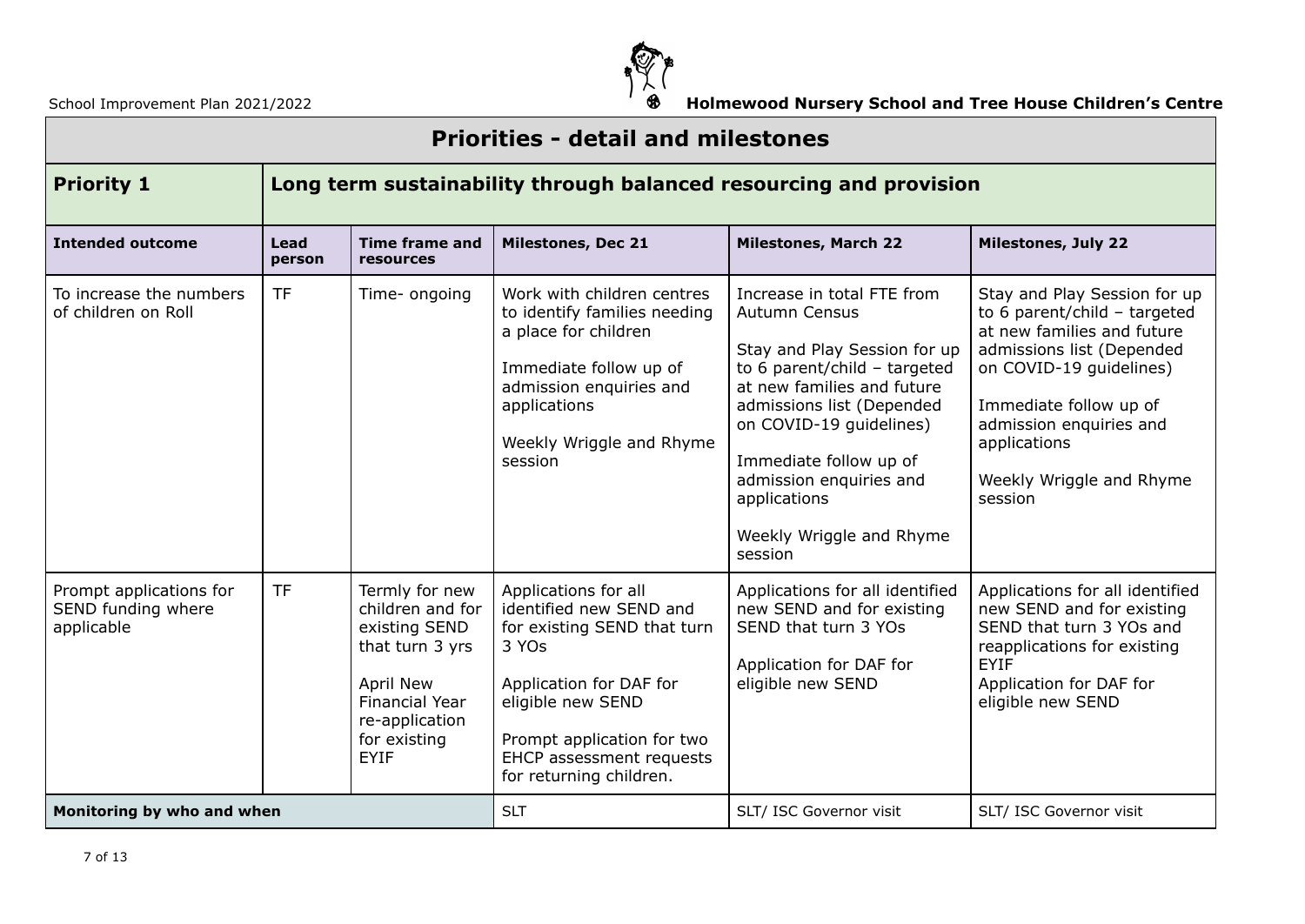

| <b>Priority 2</b>                                                                                                                                                        | Maintain high quality teaching and learning to ensure strong outcomes for all children |                                                                 |                                                                                                                                                                                                                                                                                                                                                                                                                                                                                                                                                                                                                                                                                                                                                                                        |                                                                                                                                                                                                                                                                                                                                                                                                                                                                                                                                                                                                                                                         |                                                                                                                                                                                                        |
|--------------------------------------------------------------------------------------------------------------------------------------------------------------------------|----------------------------------------------------------------------------------------|-----------------------------------------------------------------|----------------------------------------------------------------------------------------------------------------------------------------------------------------------------------------------------------------------------------------------------------------------------------------------------------------------------------------------------------------------------------------------------------------------------------------------------------------------------------------------------------------------------------------------------------------------------------------------------------------------------------------------------------------------------------------------------------------------------------------------------------------------------------------|---------------------------------------------------------------------------------------------------------------------------------------------------------------------------------------------------------------------------------------------------------------------------------------------------------------------------------------------------------------------------------------------------------------------------------------------------------------------------------------------------------------------------------------------------------------------------------------------------------------------------------------------------------|--------------------------------------------------------------------------------------------------------------------------------------------------------------------------------------------------------|
| <b>Intended outcome</b>                                                                                                                                                  | Lead<br>person                                                                         | <b>Time frame</b><br>and<br><b>resources</b>                    | <b>Milestones, Dec 21</b>                                                                                                                                                                                                                                                                                                                                                                                                                                                                                                                                                                                                                                                                                                                                                              | <b>Milestones, March 22</b>                                                                                                                                                                                                                                                                                                                                                                                                                                                                                                                                                                                                                             | <b>Milestones, July 22</b>                                                                                                                                                                             |
| A language rich,<br>motivating and<br>enabling environment<br>and progressive,<br>clearly sequenced<br>curriculum that<br>supports children to<br>learn and develop well | TF and<br>Teachers                                                                     | <b>Staff</b><br>Meetings<br>and learning<br>resources<br>budget | INSET - values, Intent of our<br>curriculum - attributes, skills.<br>Implementation - how will we<br>achieve this?<br>New EYFS Areas of learning Staff<br>meetings with focus on the<br>knowledge, changes and the<br>impact on practice within the<br>school. This will be linked to the<br>following<br>A review/re-organisation of<br>provision for each class<br>Replenish/purchase necessary<br>resources.<br>Review of progression and<br>support for developing children's<br>mathematical confidence and<br>understanding<br>Establish purposeful counting<br>opportunities as part of daily<br>routines<br>Apply for Specialist Knowledge<br>for Teaching Mathematics -<br>Early Years Programme<br>(Pathway 2 - shape space and<br>measures) through the Thames<br>Maths Hub | Staff training on<br>progression in phonics<br>Review of curricular<br>overview and New EYFS<br>with focus on progression<br>in language skills including<br>developing, practising and<br>using and extending<br>vocabulary<br>Review of core books and<br>vocabulary - role of adults.<br>Re-organisation of lending<br>library. Book Week<br><b>Federation Teachers</b><br>Meeting<br>Learning Walks - teaching<br>and support from adults,<br>who respond to children's<br>individual interests and<br>needs and help them to<br>build their learning over<br>time<br><b>Federation Teachers</b><br>Meeting.<br>Internal and external<br>moderation | Learning Walks<br><b>Federation Teachers</b><br>Meeting.<br>Triangulation of teaching and<br>learning observations,<br>moderation and data<br>confirms that children build<br>their learning over time |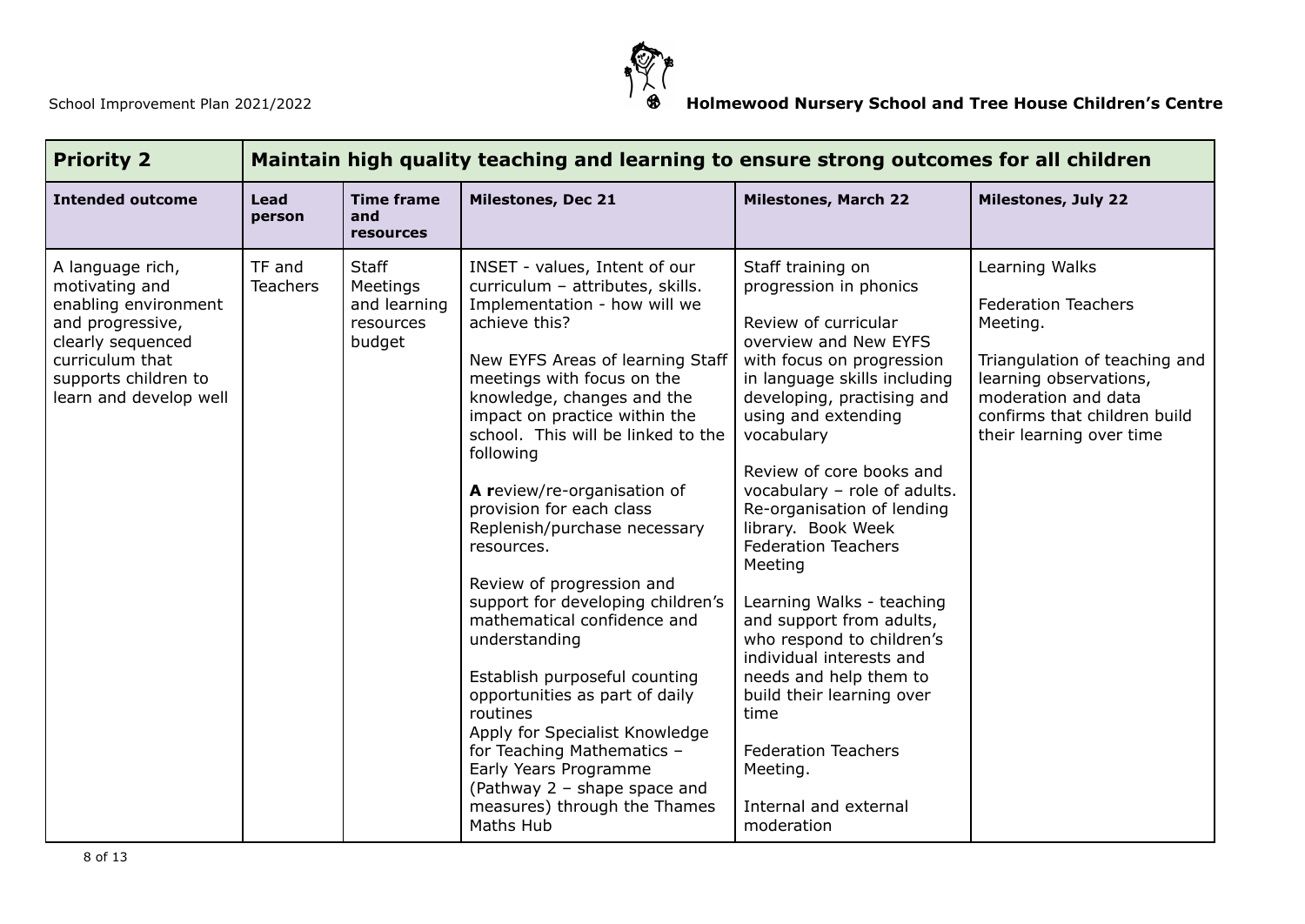

|                                                                                                    |                 |                         | Review phonics scheme and<br>reading books to ensure they<br>meet new EYFS requirements<br>Learning Walks and monitoring<br>of teaching and learning<br>Federation Teachers Meeting.<br>Internal and external<br>moderation of autumn<br>assessment                                             |                                                                                                                                                                                                                                                                                       |                                                                                                                                                                                                                                                                      |
|----------------------------------------------------------------------------------------------------|-----------------|-------------------------|-------------------------------------------------------------------------------------------------------------------------------------------------------------------------------------------------------------------------------------------------------------------------------------------------|---------------------------------------------------------------------------------------------------------------------------------------------------------------------------------------------------------------------------------------------------------------------------------------|----------------------------------------------------------------------------------------------------------------------------------------------------------------------------------------------------------------------------------------------------------------------|
| Increased parental<br>involvement in<br>supporting their<br>children's learning and<br>development | <b>Teachers</b> | All Key<br>persons      | Gardening Fun and Natural<br>Thinkers sessions for parents<br>and children<br>Monthly curriculum newsletters<br>Weekly Wriggle and Rhyme<br>Introduction to raising early<br>literacy achievement - all<br>parents<br>Early maths - workshop 1<br>Introduction to phonics<br>Tuning into sounds | Weekly parent and child<br>book share session<br>Weekly Wriggle and Rhyme<br>Monthly curriculum<br>newsletters<br>Workshop - Using core<br>books to support language<br>development<br>Early maths - workshop 2<br>Phonics workshop 2 -<br>Rhyme and alliteration,<br>sounds in words | Weekly parent and child<br>book share session<br>Weekly Wriggle and Rhyme<br>Monthly curriculum<br>newsletters<br>Outing for all parents -<br>Horniman Museum<br>Early maths - workshop 3<br>Phonics workshop 3<br>Blending and segmenting<br>Graphemes and phonemes |
| Monitoring by who and when                                                                         |                 | ISC governors SIA visit | ISC governors SIA visit                                                                                                                                                                                                                                                                         | ISC governors SIA visit                                                                                                                                                                                                                                                               |                                                                                                                                                                                                                                                                      |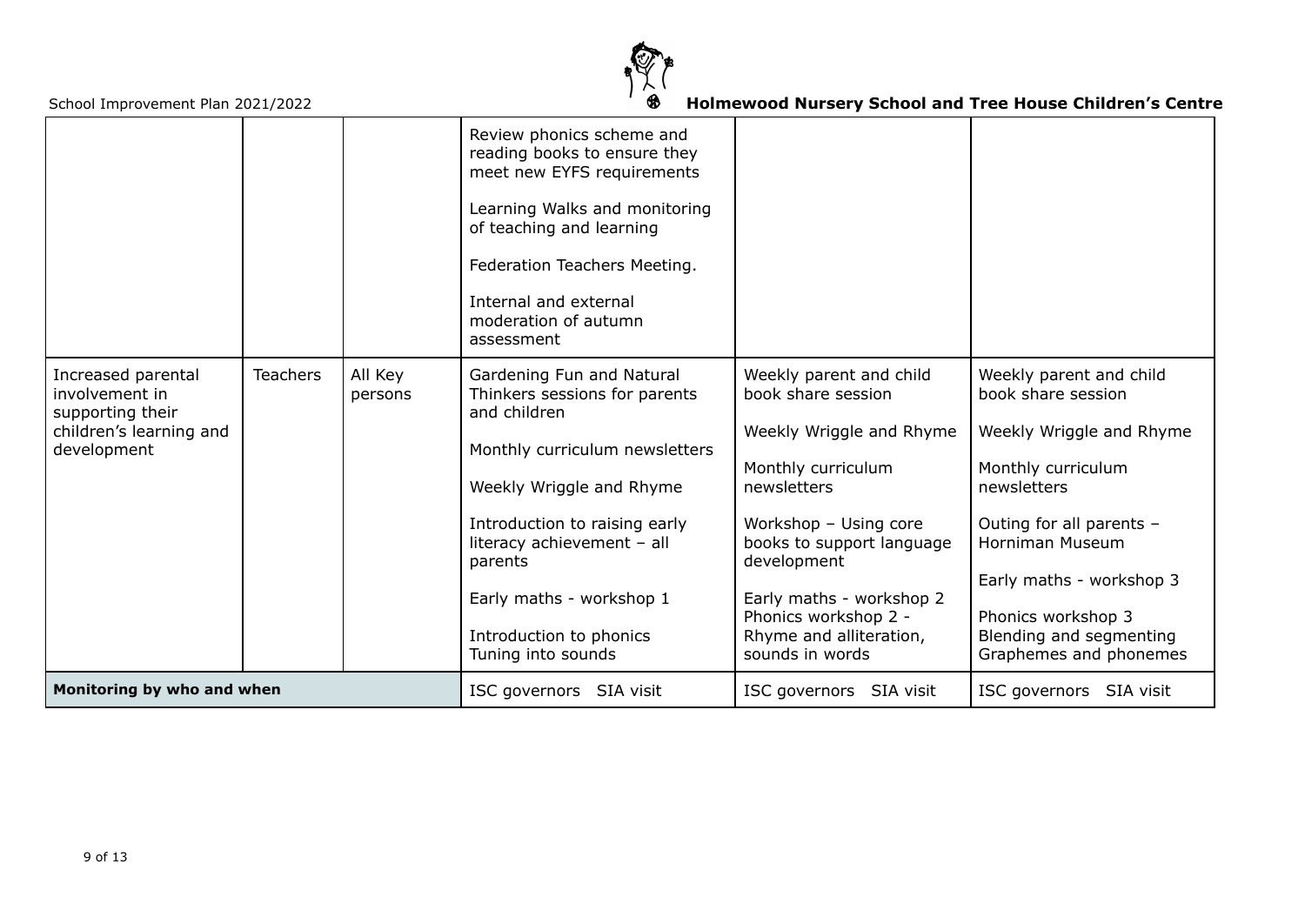

| <b>Priorities - detail and milestones</b>                                                                            |                           |                                                                                    |                                                                                                                                                                                                                       |                                                                                                                                                                                                                                                                                                                                 |                                                                                                                                                                 |  |  |  |
|----------------------------------------------------------------------------------------------------------------------|---------------------------|------------------------------------------------------------------------------------|-----------------------------------------------------------------------------------------------------------------------------------------------------------------------------------------------------------------------|---------------------------------------------------------------------------------------------------------------------------------------------------------------------------------------------------------------------------------------------------------------------------------------------------------------------------------|-----------------------------------------------------------------------------------------------------------------------------------------------------------------|--|--|--|
| <b>Priority 3</b>                                                                                                    |                           |                                                                                    | <b>Wellbeing and involvement of children</b>                                                                                                                                                                          |                                                                                                                                                                                                                                                                                                                                 |                                                                                                                                                                 |  |  |  |
| <b>Intended outcome</b><br>Lead<br>person                                                                            |                           | <b>Time frame</b><br>and<br>resources                                              | <b>Milestones, Dec 21</b>                                                                                                                                                                                             | <b>Milestones, March 22</b>                                                                                                                                                                                                                                                                                                     | <b>Milestones, July 22</b>                                                                                                                                      |  |  |  |
| Effective new settling<br>and support procedures<br>for returning children<br>and new starters                       | <b>TF</b>                 | Autumn<br><b>2021 INSET</b><br>and termly<br>staff<br>meeting<br>time to<br>review | New staggered and drop and<br>collection times working<br>New settling procedure in<br>place and tweaked if needed<br>Face to Face parent<br>conferencing meetings to take<br>place<br>All children attend regularly. | Review of Risk Assessment<br>with staff<br>New parents have all signed<br>and returned the COVID-19<br>declaration<br>If possible, Home visits take<br>place for New children; new<br>children settled in their key<br>groups<br>All children attend regularly<br>Face to Face parent<br>conferencing meetings to<br>take place | Any new parents have all<br>signed and returned the<br>COVID-19 declaration<br>Any new children settled in<br>their key groups<br>All children attend regularly |  |  |  |
| Identified children<br>receive targeted<br>support to improve<br>their low scales of<br>wellbeing and<br>involvement | TF and<br><b>Teachers</b> | Termly<br><b>Staff</b><br>Meeting<br>and weekly<br>class<br>discussions            | Leuven scales on entry<br>assessments<br>Meeting to discuss and plan<br>support for children's levels of<br>well-being and involvement<br>Investigate Healthy Early<br>Years Award.                                   | Staff Meeting on Children's<br>Leuven scales<br>Progress of identified<br>children's reviewed and<br>moderated at mid-year<br>review meeting with<br>children's key persons                                                                                                                                                     | Staff Meeting on Children's<br>Leuven scales<br>Progress of identified<br>children's reviewed an<br>moderated at end-year data                                  |  |  |  |
| Monitoring by who and when                                                                                           |                           |                                                                                    | <b>SLT</b>                                                                                                                                                                                                            | SLT/ ISC Governor visit                                                                                                                                                                                                                                                                                                         | SLT/ ISC Governor visit                                                                                                                                         |  |  |  |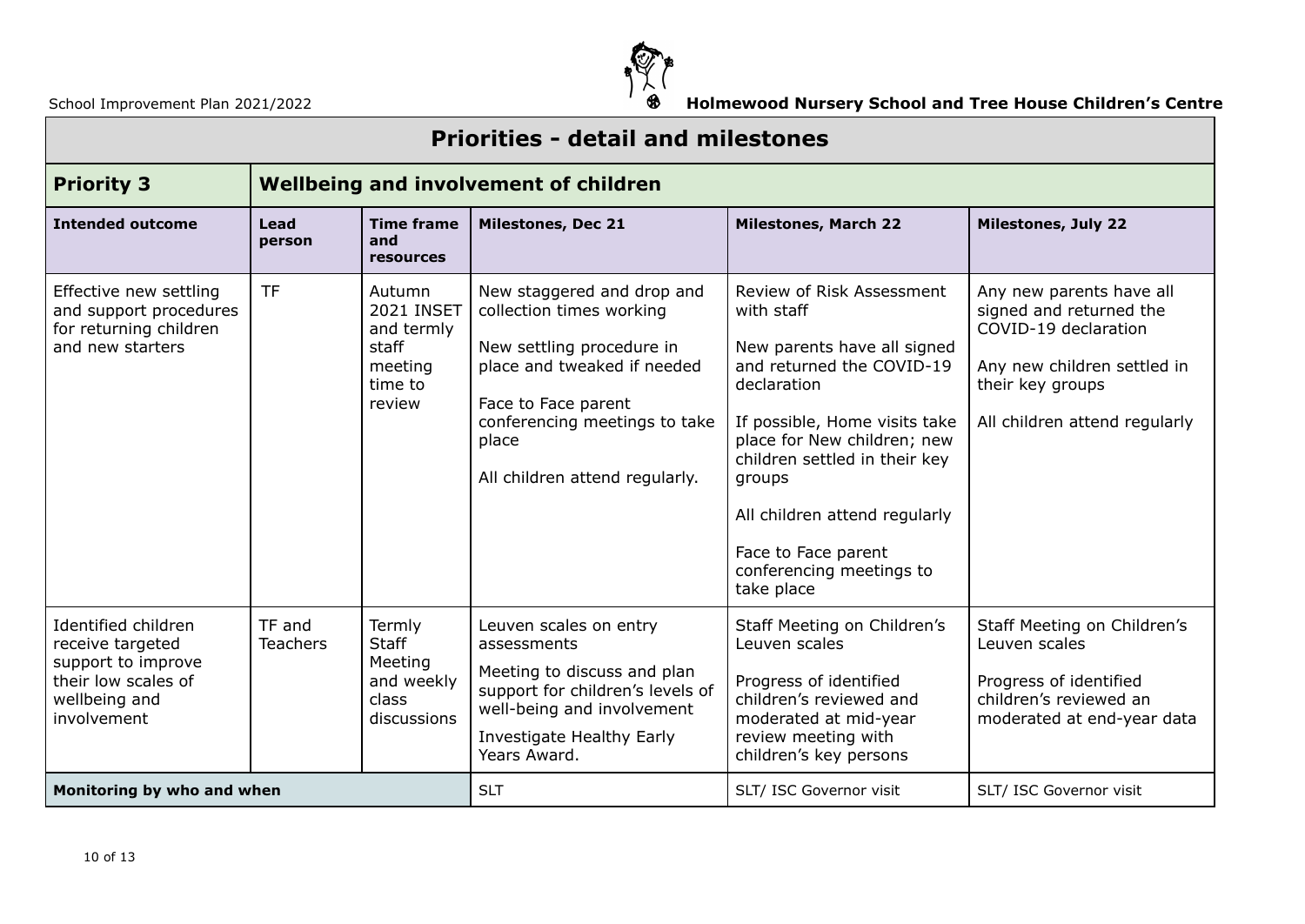

| <b>Priority 4</b>                                                                                       | Improve attendance of all children and in particular those children in receipt of EYPP<br>(Equalities Objective - this is a statutory requirement to be published on the Website) |                                                     |                                                                                                                                                                                                                                                                                                                                                                                                                                                                                                                                                                                            |                                                                                                                                                                                                                                                                                                                                                            |                                                                                                                                              |  |  |
|---------------------------------------------------------------------------------------------------------|-----------------------------------------------------------------------------------------------------------------------------------------------------------------------------------|-----------------------------------------------------|--------------------------------------------------------------------------------------------------------------------------------------------------------------------------------------------------------------------------------------------------------------------------------------------------------------------------------------------------------------------------------------------------------------------------------------------------------------------------------------------------------------------------------------------------------------------------------------------|------------------------------------------------------------------------------------------------------------------------------------------------------------------------------------------------------------------------------------------------------------------------------------------------------------------------------------------------------------|----------------------------------------------------------------------------------------------------------------------------------------------|--|--|
| <b>Intended outcome</b>                                                                                 | Lead<br>person                                                                                                                                                                    | <b>Time frame</b><br>and<br>resources               | <b>Milestones, Dec 21</b>                                                                                                                                                                                                                                                                                                                                                                                                                                                                                                                                                                  | <b>Milestones, March 22</b>                                                                                                                                                                                                                                                                                                                                | <b>Milestones, July 22</b>                                                                                                                   |  |  |
| Parents are aware of the<br>importance of attendance<br>so that attendance<br>improves for all children | TF and Key<br>Persons                                                                                                                                                             | Academic<br><b>Year 2021</b><br>2022 and<br>ongoing | Prompt communication of<br>attendance concerns (not<br>COVID-19 related to<br>parents)<br>Notes of any actions to<br>help the family and a date<br>when attendance will be<br>reviewed with the Key<br>Person<br>Key Persons closely<br>monitor attendance of<br>EYPP children<br>Create flyer for parents -<br>'Attendance really matters'<br>Ensure all 'Ns' are followed<br>up promptly<br>Parent conferencing to be<br>used as a key review point<br>for parent/carers of<br>children with attendance<br>Promote and encourage<br>parents to attend ISC for<br>Autumn and Spring Terms | Analysis of attendance by<br>groups<br>Ensure all 'Ns' are followed<br>up promptly<br>Parent conferencing to be a<br>key review point for<br>parent/carers of children<br>with attendance concerns<br>Making sure that absence is<br>followed up on every<br>occasion<br>Re-issue attendance flyer<br>Promote and encourage<br>parents to attend final ISC | Improved attendance for all<br>groups, especially EYPP<br>Analysis of attendance by<br>groups<br>Ensure all 'Ns' are followed<br>up promptly |  |  |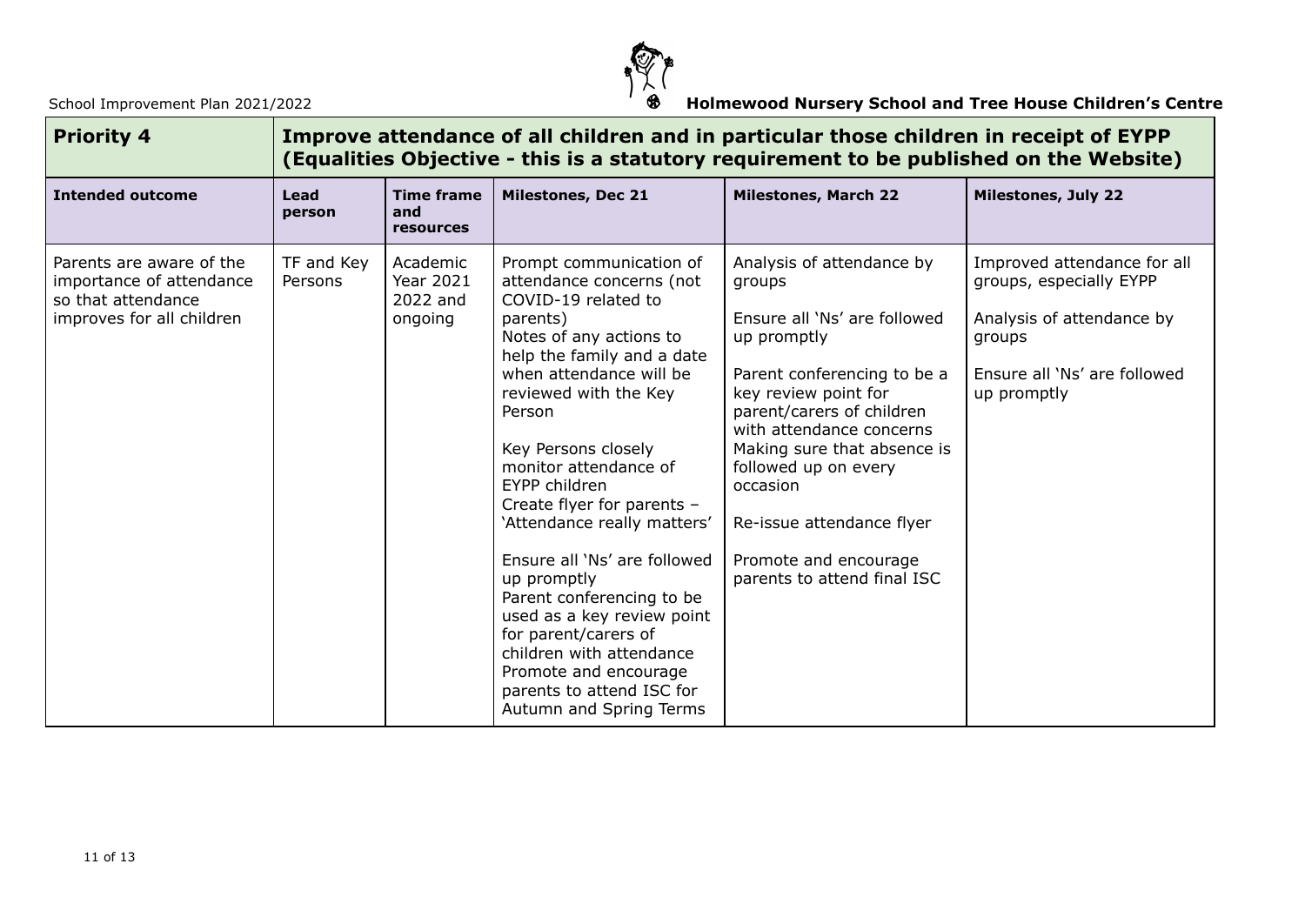

| <b>Priority 5</b>                                                                                                                                                            | Improve outcomes for all groups identified as at risk of underachievement (Equalities<br>Objective - this is a statutory requirement to be published on the Website) |                                              |                                                                                                                                                                                                                                                                                                                                                                                                                                                                                                                                                                 |                                                                                                                                                                                                                                                                                       |                                                                                                                                                                                              |  |  |
|------------------------------------------------------------------------------------------------------------------------------------------------------------------------------|----------------------------------------------------------------------------------------------------------------------------------------------------------------------|----------------------------------------------|-----------------------------------------------------------------------------------------------------------------------------------------------------------------------------------------------------------------------------------------------------------------------------------------------------------------------------------------------------------------------------------------------------------------------------------------------------------------------------------------------------------------------------------------------------------------|---------------------------------------------------------------------------------------------------------------------------------------------------------------------------------------------------------------------------------------------------------------------------------------|----------------------------------------------------------------------------------------------------------------------------------------------------------------------------------------------|--|--|
| <b>Intended outcome</b>                                                                                                                                                      | Lead<br>person                                                                                                                                                       | <b>Time frame</b><br>and<br><b>resources</b> | <b>Milestones, Dec 21</b>                                                                                                                                                                                                                                                                                                                                                                                                                                                                                                                                       | <b>Milestones, March 22</b>                                                                                                                                                                                                                                                           | <b>Milestones, July 22</b>                                                                                                                                                                   |  |  |
| Improved outcomes for<br>lower attaining groups -<br>Boys, EAL, EYPP children<br>(Priority 5 and its<br>outcomes link to Priorities<br>2 and 3 and their<br>outcomes above). | <b>TF</b>                                                                                                                                                            | Academic<br>Year<br>Income<br>from EYPP      | Wellcom. assessment and<br>On-Entry assessments to<br>completed and priority groups<br>and individuals identified.<br>Complete EYPP Strategy based<br>on predicted income for 2021<br>2022<br>All staff are aware of their<br>EYPP, and vulnerable children<br>and groups identified on-entry<br>Identifying target groups and<br>families for workshops and<br>events<br>Gardening and Natural<br>Thinkers programme<br>Talking Tables intervention<br>starts<br>Early phonics sessions start<br>Key person Meetings to discuss<br>the children in their group | Using EExAT, monitor<br>progress and attainment<br>as part of Key person<br>review meetings<br>Additional support and<br>challenge in place for<br>identified children<br>Staff meeting and action<br>points - boys, their<br>interests and learning<br>Key person review<br>meetings | EYPP strategy reviewed<br>Wellcom, Assessment<br>reviews completed<br>Key person review meetings<br>Data shows improved<br>outcomes for target groups<br>including boys and EYPP<br>children |  |  |
| Monitoring by who and when                                                                                                                                                   |                                                                                                                                                                      |                                              | ISC governors                                                                                                                                                                                                                                                                                                                                                                                                                                                                                                                                                   | ISC governors                                                                                                                                                                                                                                                                         | ISC governors                                                                                                                                                                                |  |  |